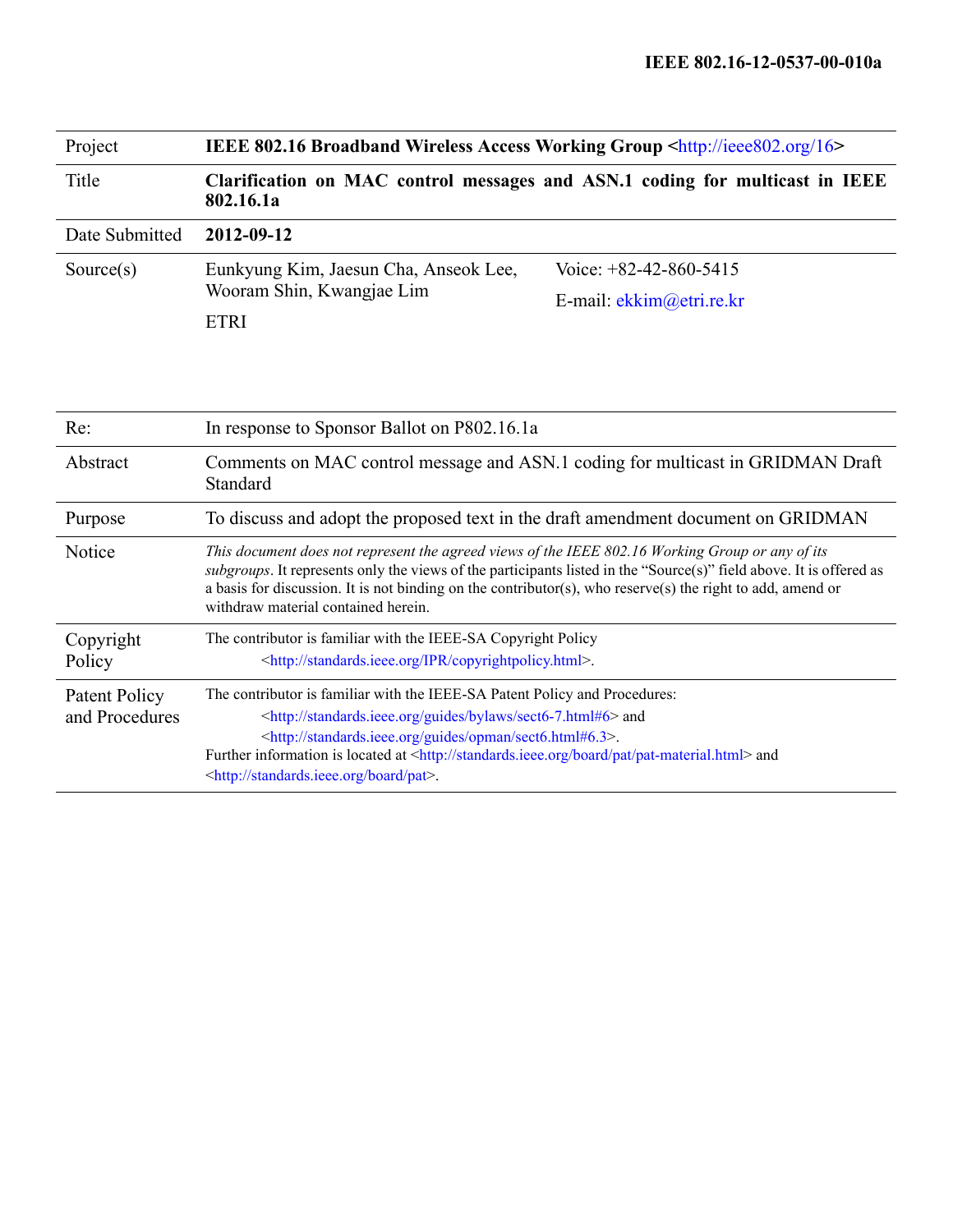## **Clarification on MAC control messages and ASN.1 coding for multicast in IEEE 802.16.1a**

*Eunkyung Kim, Jaesun Cha, Anseok Lee, Wooram Shin, Kwangjae Lim ETRI*

## **1. Introduction**

This document provides some comment on MAC control messages and ASN.1 encoding in P802.16.1a.

## **2. References**

[1] IEEE 802.16-12-0132-00, GRIDMAN System Requirement Document including SARM annex, January 2012.

- [2] IEEE P802.16nTM/D5, Air Interface for Broadband Wireless Access Systems Draft Amendment: Higher Reliability Networks, June 2012.
- [3] IEEE P802.16.1aTM/D5, WirelessMAN-Advanced Air Interface for Broadband Access Systems Draft Amendment: Higher Reliability Networks, June 2012.
- [4] IEEE P802.16<sup>TM</sup>-2012, IEEE Standard for Air Interface for Broadband Wireless Access Systems," August 2012.
- [5] IEEE P802.16.1TM-2012, IEEE Standard for WirelessMAN-Advanced Air Interface for Broadband Wireless Access Systems, September 2012.

# **3. Proposed Text on the IEEE 802.16.1a Amendment Draft Standard**

[-------------------------------------Start of Text Proposal---------------------------------------------------]

*[Remedy1: change text in line#2 - line#17, page 105, P802.16.1a/D5 as follows:]*

### **6.2.3.65.55 AAI-HR-DSC-CMD message**

An HR-BS may use AAI-HR-DSC-CMD message to change a service flow (identified by a combination of MGID and FID) to all the HR-MSs with multicast command in the HR multicast group zone during the HR multicast group service.

When the AAI-HR-DSC-CMD message is used, it shall be encrypted with the current MTEK for confidentiality, and contain the MCMAC attribute for MCMAC verification which is computed from MCMAC\_KEY.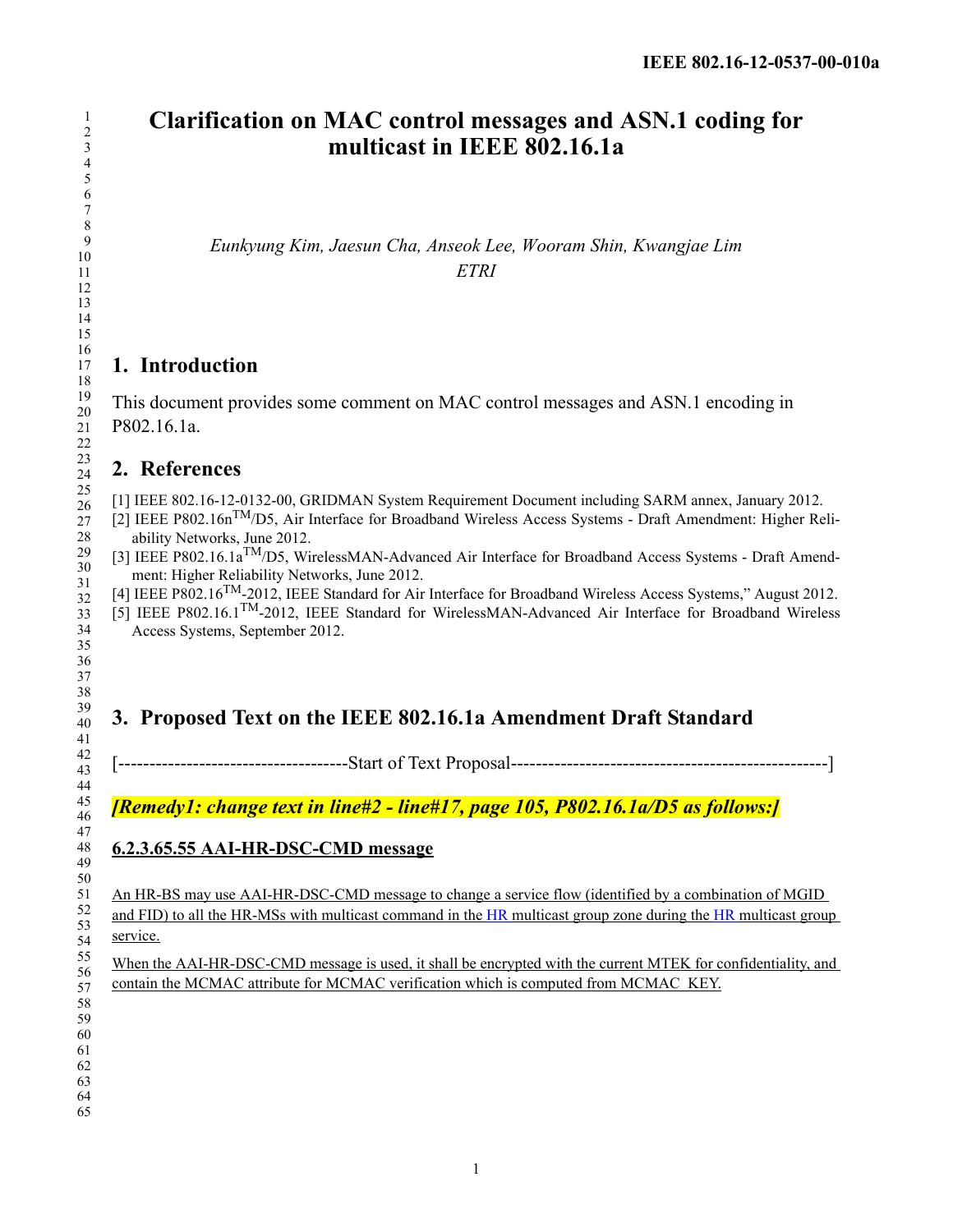#### **Table 106ccc AAI-HR-DSC-CMD message field description**

| Field                                             | Size (bits)    | <b>Value/Description</b>                                     | Condition |
|---------------------------------------------------|----------------|--------------------------------------------------------------|-----------|
| <b>Current HR Multicast Group</b><br>$\mathbb{D}$ | 12             |                                                              |           |
| <b>Current FID</b>                                | $\overline{4}$ |                                                              |           |
| <b>New HR Multicast Group ID</b>                  | 12             |                                                              |           |
| New FID                                           | $\overline{4}$ |                                                              |           |
| <b>MCMAC</b> Digest                               |                | <b>Message Digest Calculated using</b><br>MCMAC Key by HR-BS |           |

### **6.2.3.65.56 AAI-HR-DSD-CMD message**

An HR-BS may use AAI-HR-DSD-CMD message to delete a service flow (identified by a combination of HR MGID and FID) to all the HR-MSs with multicast command in the HR multicast group zone during the HR multicast group service.

When the AAI-HR-DSD-CMD message is used, it shall be encrypted with the current MTEK for confidentiality, and contain the MCMAC attribute for MCMAC verification which is computed from MCMAC\_KEY.

### *[Remedy2: change text in line#43 - line#61, page 236, P802.16.1a/D5 as follows:]*

| 39                       | -- HR Multicast message                                                                |                       |              |  |  |
|--------------------------|----------------------------------------------------------------------------------------|-----------------------|--------------|--|--|
| $\overline{10}$          | aaiHrMqInd                                                                             | AAI-HR-MG-IND,        |              |  |  |
|                          | aaiHrMtInd                                                                             | AAI-HR-MT-IND,        |              |  |  |
| $\overline{2}$           | aaiHrDscCmd                                                                            | AAI-HR-DSC-CMD,       |              |  |  |
| ŀ3                       | aaiHrDsdCmd                                                                            | AAI-HR-DSD-CMD,       |              |  |  |
| 14                       | $\cdot$ $\cdot$ $\cdot$                                                                |                       |              |  |  |
| 15                       |                                                                                        |                       |              |  |  |
| ŀ6                       |                                                                                        |                       |              |  |  |
| 17                       |                                                                                        |                       |              |  |  |
| $\overline{8}$           |                                                                                        |                       |              |  |  |
| 19                       | -- Common type definitions                                                             |                       |              |  |  |
| 50                       |                                                                                        |                       |              |  |  |
| 51                       | PhyCarrierIndex $::=$                                                                  | INTEGER               | (0.062)      |  |  |
| 52                       |                                                                                        |                       |              |  |  |
| 53                       |                                                                                        |                       |              |  |  |
| $\frac{1}{4}$            |                                                                                        |                       |              |  |  |
| 55                       | -- Common type definitions for HR-Network                                              |                       |              |  |  |
| 56                       | HRMulticastGroupZoneID::= BIT STRING                                                   |                       | (SIZE (12))  |  |  |
| 57                       | HRMulticastGroupID                                                                     | $\cdot$ := BIT STRING | (SIZE (12))  |  |  |
| $\overline{\mathbf{58}}$ | HRMulticastIndicationCycle::= BIT STRING                                               |                       | (SIZE<br>(8) |  |  |
| 59                       |                                                                                        |                       |              |  |  |
|                          | <b>[Remedy3: change text in line#16, page 238 - line#8, page 239, P802.16.1a/D5 as</b> |                       |              |  |  |
| 50<br>51                 |                                                                                        |                       |              |  |  |
| 52                       | <b>follows:</b>                                                                        |                       |              |  |  |
| 53                       |                                                                                        |                       |              |  |  |
| $\frac{1}{4}$            | SuccessOfLocationUpdate ::=                                                            | SEOUENCE              |              |  |  |

paginggroupidupdate BIT STRING (SIZE (32)) OPTIONAL,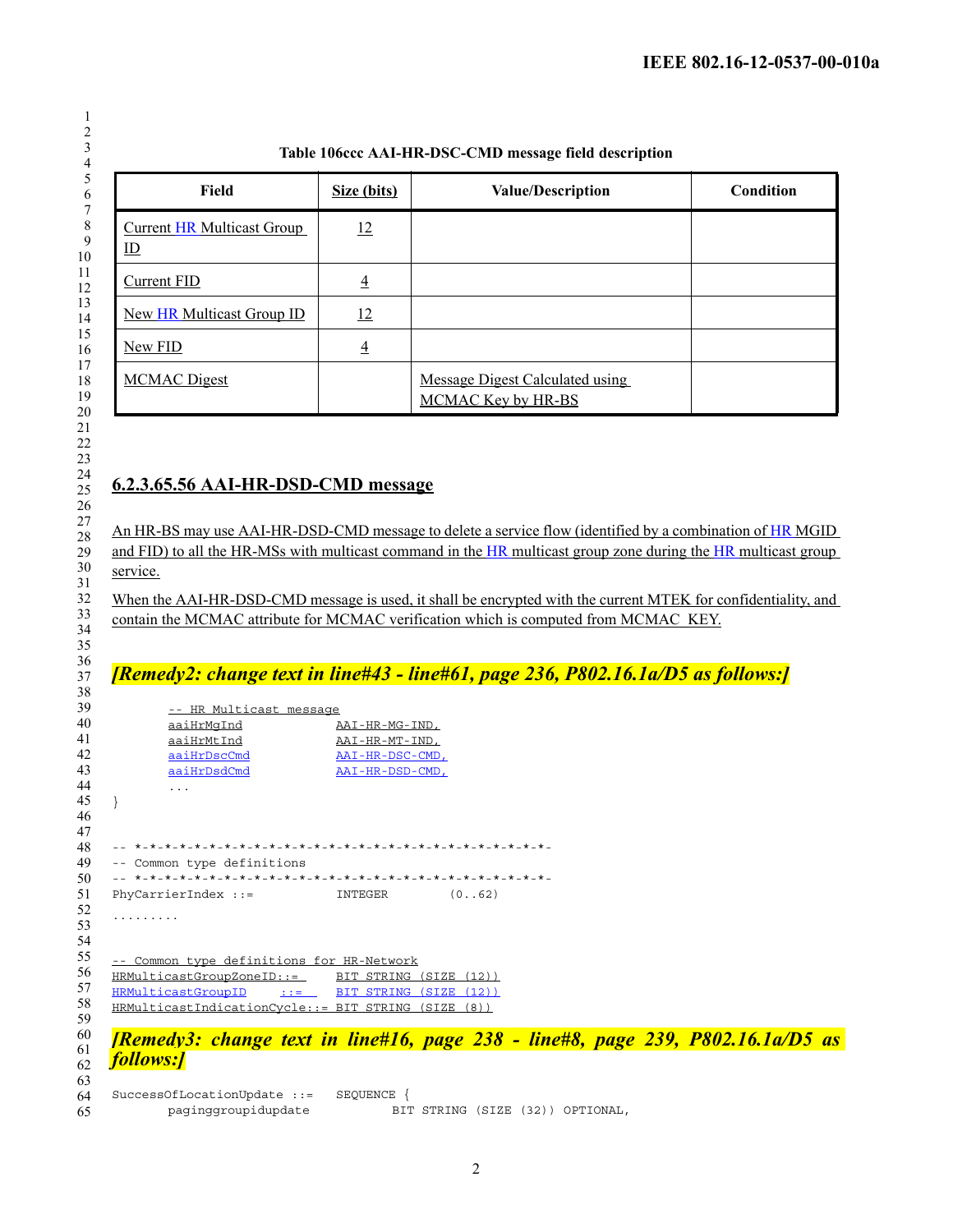#### **IEEE 802.16-12-0537-00-010a**

|          | pagingoffsetupdate                    | BIT STRING (SIZE (24)) OPTIONAL,                   |  |
|----------|---------------------------------------|----------------------------------------------------|--|
|          | newPagingCycle                        | OPTIONAL,<br>PgCycle                               |  |
|          | newPagingGroupID                      | PGID<br>OPTIONAL,                                  |  |
|          | newPagingOffset                       | PqOffset<br>OPTIONAL,                              |  |
|          | deregistrationID                      | DID<br>OPTIONAL,                                   |  |
|          | newPaqinqControllerID                 | PCID<br>OPTIONAL,                                  |  |
|          | embsZoneInfo                          | SEQUENCE (SIZE (18)) OF EMBSZoneInfoItem OPTIONAL, |  |
|          | newMulticastGroupZoneId               | HRMulticastGroupZoneID<br>OPTIONAL,                |  |
|          | newMulticastIndicationCycle           | HRMulticastIndicationCycle<br>OPTIONAL,            |  |
|          | multicastInfo                         | SEQUENCE (SIZE $(116)$ ) OF SEQUENCE {             |  |
|          | currentMulticastGroupID               | MulticastGroupID,                                  |  |
|          | currentFID                            |                                                    |  |
|          |                                       | FID,                                               |  |
|          | newMulticastGroupID                   | MulticastGroupID,                                  |  |
|          | newFID                                | FID                                                |  |
|          | POPTIONAL,                            |                                                    |  |
|          | hrmulticastInfo                       | SEQUENCE $(SIZE (115))$ OF SEQUENCE $\{$           |  |
|          | currentHRMulticastGroupID             | HRMulticastGroupID,                                |  |
|          | currentFID                            | FID,                                               |  |
|          | newHRMulticastGroupID                 | HRMulticastGroupID,                                |  |
|          | newFID                                | FID_                                               |  |
|          | POPTIONAL,                            |                                                    |  |
|          | hrmulticastKeyUpdate                  | SEQUENCE (SIZE $(116)$ ) OF SEQUENCE $\{$          |  |
|          | currentHRMulticastGroupId             | HRMulticastGroupID,                                |  |
|          | currentFId                            | FID,                                               |  |
|          | mcNonce                               | MulticastNonce,                                    |  |
|          | counterMtek                           | CounterTEK,                                        |  |
|          | meks                                  | EKS                                                |  |
|          | POPTIONAL,                            |                                                    |  |
|          |                                       |                                                    |  |
|          | smsMessage                            | SMS                                                |  |
| OPTIONAL |                                       |                                                    |  |
| $\}$     | RngRspForHoReentryInfo ::= SEQUENCE { |                                                    |  |
|          | newHRMulticastGroupZoneId             | HRMulticastGroupZoneID<br>OPTIONAL,                |  |
|          | newHRMulticastIndicationCycle         | <b>HRMulticastIndicationCycle</b><br>OPTIONAL,     |  |
|          | multicastInfo                         | SEQUENCE (SIZE $(115)$ ) OF SEQUENCE {             |  |
|          | currentMulticastGroupID               | MulticastGroupID,                                  |  |
|          | currentFID                            | FID,                                               |  |
|          | newMulticastGroupID                   | MulticastGroupID,                                  |  |
|          | newFID                                | FID                                                |  |
|          | POPTIONAL                             |                                                    |  |
|          | hrmulticastInfo                       | SEQUENCE $(SIZE (115))$ OF SEQUENCE $\{$           |  |
|          | currentHRMulticastGroupID             | HRMulticastGroupID,                                |  |
|          | currentFID                            | <u>FID, </u>                                       |  |
|          | newHRMulticastGroupID                 | HRMulticastGroupID,                                |  |
|          | <u>newFID</u>                         | <u>FID</u>                                         |  |
|          | OPTIONAL,                             |                                                    |  |
|          | hrmulticastKeyUpdate                  | SEQUENCE (SIZE $(116)$ ) OF SEQUENCE {             |  |
|          | <u>currentHRMulticastGroupId</u>      | HRMulticastGroupID,                                |  |
|          | <u>currentFId</u>                     |                                                    |  |
|          |                                       | <u>FID,</u>                                        |  |
|          | mcNonce                               | MulticastNonce,                                    |  |
|          | counterMtek                           | CounterTEK,                                        |  |
|          | meks                                  | <u>EKS</u>                                         |  |
|          | OPTIONAL                              |                                                    |  |
|          |                                       |                                                    |  |

60 PKM-HRMulticastKeyRequest ::= SEQUENCE { 61 62 63 hrMulticastGroupID HRMulticastGroupID, fid FID, cmacIndicator CMACI, ...

64 65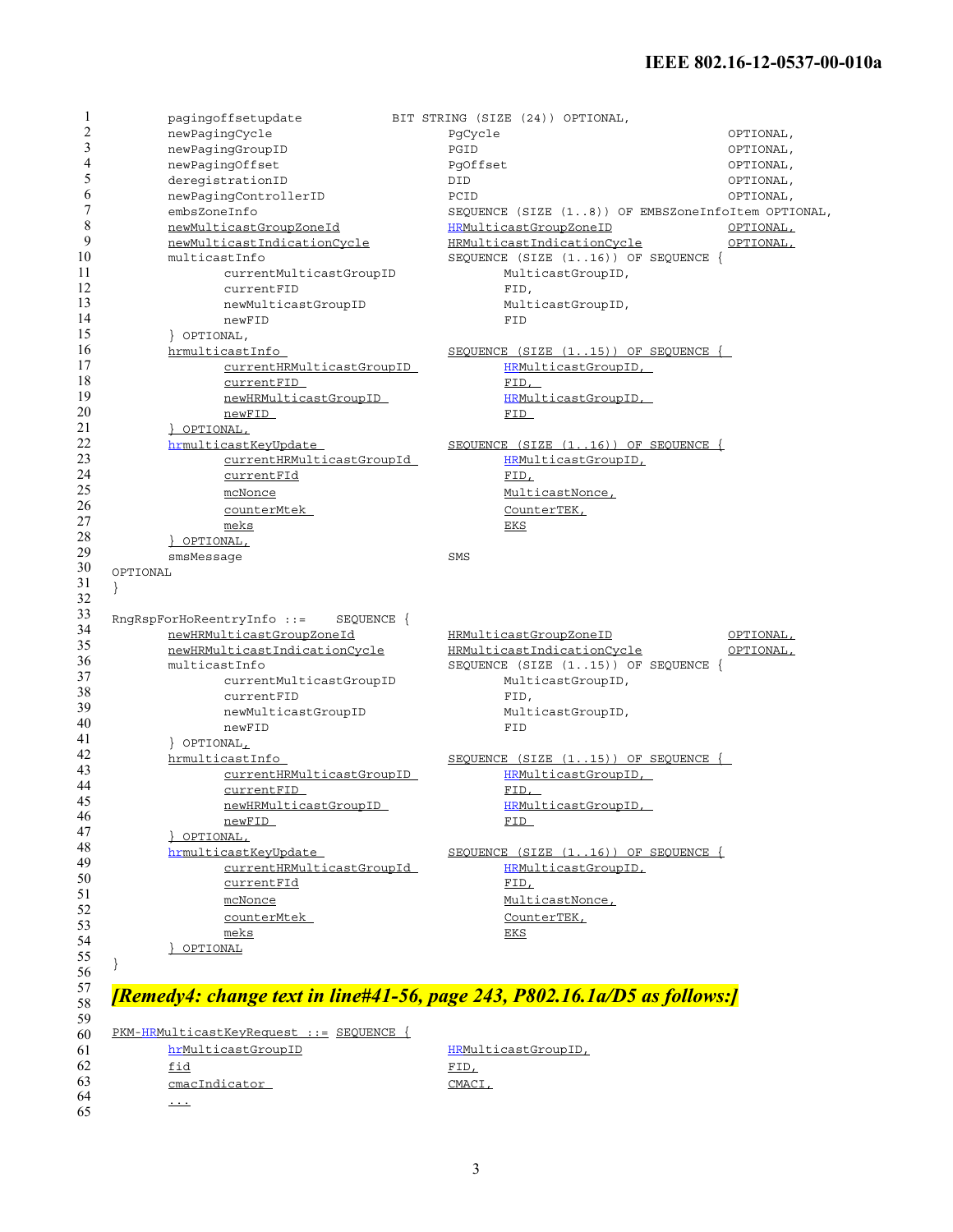| $PKM-HRMulticastKeyReply ::=$<br>SEQUENCE {<br>hrMulticastGroupID                           | HRMulticastGroupID,                                                                    |
|---------------------------------------------------------------------------------------------|----------------------------------------------------------------------------------------|
| fid                                                                                         | FID,                                                                                   |
| mcNonce                                                                                     | MulticastNonce,                                                                        |
| counterMtek                                                                                 | CounterTEK,                                                                            |
| meks                                                                                        | EKS,                                                                                   |
| cmacIndicator                                                                               | CMACI,                                                                                 |
| $\cdots$                                                                                    |                                                                                        |
| ↨                                                                                           |                                                                                        |
|                                                                                             |                                                                                        |
|                                                                                             | <i>[Remedy5: change text in line#46, page244 - line#19, page 245, P802.16.1a/D5 as</i> |
| <b>follows:</b>                                                                             |                                                                                        |
|                                                                                             |                                                                                        |
| -- Privacy Key Management Request                                                           |                                                                                        |
|                                                                                             |                                                                                        |
| $AAI-PKM-REO$ : =<br>SEQUENCE {                                                             |                                                                                        |
| pkmid                                                                                       | PKMID,                                                                                 |
| pkmMessage                                                                                  | CHOICE                                                                                 |
| reauthRequest                                                                               | PKM-ReauthRequest,                                                                     |
| eapTransfer                                                                                 | PKM-EAPTransfer,                                                                       |
| keyAgreementMsg2                                                                            | PKM-KeyAqreementMsq2,                                                                  |
| tekRequest                                                                                  | PKM-TEKRequest,                                                                        |
| tekInvalid                                                                                  | PKM-TEKInvalid,                                                                        |
| peerKeyAgreementMsg2                                                                        | Peer-KeyAgreementMsg2,                                                                 |
| multicastKeyRequest                                                                         | PKM-HRMulticastKeyRequest,                                                             |
| $\sim$ $\sim$ $\sim$                                                                        |                                                                                        |
| $\}$ ,                                                                                      |                                                                                        |
| $\cdots$                                                                                    |                                                                                        |
|                                                                                             |                                                                                        |
|                                                                                             |                                                                                        |
| -- Privacy Key Management Response                                                          |                                                                                        |
|                                                                                             |                                                                                        |
| $AAI-PKM-RSP :: =$<br>SEQUENCE {                                                            |                                                                                        |
| pkmid                                                                                       | PKMID,                                                                                 |
| pkmMessage                                                                                  | CHOICE {                                                                               |
| eapTransfer                                                                                 | PKM-EAPTransfer,                                                                       |
| keyAgreementMsg1 P                                                                          | KM-KeyAgreementMsg1,                                                                   |
| keyAgreementMsg3                                                                            | PKM-KeyAgreementMsg3,                                                                  |
| tekReply                                                                                    | PKM-TEKReply,                                                                          |
| tekInvalid                                                                                  | PKM-TEKInvalid,                                                                        |
| peerKeyAqreementMsq1                                                                        | Peer-KeyAqreementMsq1,                                                                 |
| peerKeyAgreementMsg3                                                                        | Peer-KeyAgreementMsg3                                                                  |
|                                                                                             | PKM-HRMulticastKeyReply,                                                               |
| multicastKeyReply                                                                           |                                                                                        |
| $\sim$ $\sim$ $\sim$                                                                        |                                                                                        |
| $\}$ ,                                                                                      |                                                                                        |
| $\sim$ $\sim$ $\sim$                                                                        |                                                                                        |
|                                                                                             |                                                                                        |
|                                                                                             |                                                                                        |
|                                                                                             | [Remedy6: change text in line#11-line#29, page246, P802.16.1a/D5 as follows:]          |
|                                                                                             |                                                                                        |
| bsID                                                                                        | SEQUENCE {<br>BSID,                                                                    |
| macVersion                                                                                  | MacProtocolVersion,                                                                    |
| cpLength                                                                                    | CPLength,                                                                              |
| hrMultimodeIndication                                                                       | HRMultimodeIndication OPTIONAL,                                                        |
| NeighborABSInfo ::=<br>neighborHRMulticastGroupZoneId<br>neighborHRMulticastIndicationCycle | HRMulticastGroupZoneIDOPTIONAL,<br>HRMulticastIndicationCycleOPTIONAL,                 |